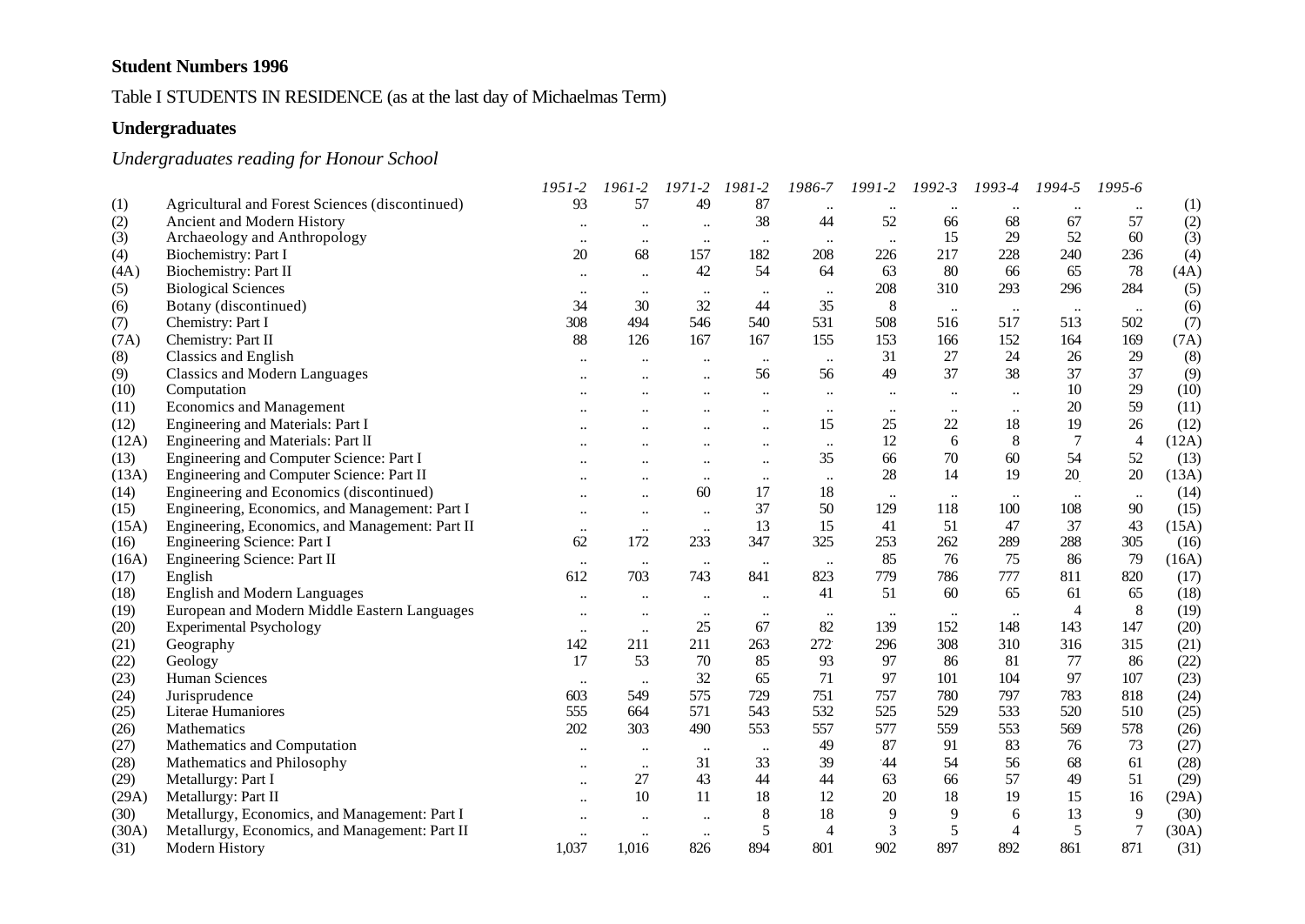|      |                                         | $1951 - 2$ | 1961-2               | 1971-2               | 1981-2           | 1986-7    | $1991 - 2$ | $1992 - 3$ | 1993-4    | 1994-5               | 1995-6    |      |
|------|-----------------------------------------|------------|----------------------|----------------------|------------------|-----------|------------|------------|-----------|----------------------|-----------|------|
| (32) | Modern History and Economics            | $\ddotsc$  | $\ddot{\phantom{0}}$ | 75                   | 76               | 49        | 29         | 24         | 17        | 21                   | 19        | (32) |
| (33) | Modern History and English              | $\ddotsc$  | $\ddot{\phantom{0}}$ | $\ddot{\phantom{0}}$ | $\ddotsc$        | $\ddotsc$ | 18         | 30         | 33        | 34                   | 35        | (33) |
| (34) | Modern History and Modern Languages     | $\ddotsc$  | $\ddotsc$            | 81                   | 61               | 50        | 59         | 54         | 50        | 70                   | 88        | (34) |
| (35) | Modern Languages                        | 672        | 711                  | 679                  | 722              | 654       | 645        | 623        | 629       | 622                  | 601       | (35) |
| (36) | Music                                   | 42         | 64                   | 84                   | 137              | 145       | 154        | 154        | 153       | 156                  | 162       | (36) |
| (37) | <b>Oriental Studies</b>                 | 14         | 61                   | 89                   | 76               | 123       | 132        | 138        | 131       | 143                  | 153       | (37) |
| (38) | Philosophy and Modern Languages         | $\ddotsc$  | $\ddotsc$            | $\ddot{\phantom{0}}$ | 49               | 50        | 63         | 59         | 65        | 59                   | 55        | (38) |
| (39) | Philosophy, Politics, and Economics     | 631        | 795                  | 753                  | 845              | 878       | 918        | 899        | 900       | 938                  | 949       | (39) |
| (40) | Philosophy and Theology                 | $\ddotsc$  | $\bullet\bullet$     | 27                   | 40               | 53        | 43         | 57         | 63        | 76                   | 81        | (40) |
| (41) | Physics                                 | 197        | 427                  | 489                  | 532              | 538       | 502        | 501        | 513       | 498                  | 497       | (41) |
| (42) | Physics and Philosophy                  | $\ddotsc$  | $\ddot{\phantom{0}}$ | 16                   | 20               | 17        | 40         | 39         | 47        | 52                   | 47        | (42) |
| (43) | Physiological Sciences                  | 288        | 249                  | 377                  | 310              | 301       | 338        | 334        | 350       | 349                  | 345       | (43) |
| (44) | Psychology, Philosophy, and Physiology  | 34         | 76                   | 179                  | 110              | 100       | 125        | 114        | 125       | 125                  | 127       | (44) |
| (45) | Pure and Applied Biology (discontinued) | $\ddotsc$  | $\bullet\bullet$     | $\ddotsc$            | $\bullet\bullet$ | 143       | 47         | $\ddotsc$  | $\ddotsc$ | $\ddot{\phantom{0}}$ | $\ddotsc$ | (45) |
| (46) | Theology                                | 143        | 192                  | 153                  | 192              | 177       | 180        | 187        | 193       | 172                  | 157       | (46) |
| (47) | Zoology (discontinued)                  | 62         | 98                   | 125                  | 173              | 105       | 49         | $\ddotsc$  | $\ddotsc$ | $\ddot{\phantom{0}}$ | $\ddotsc$ | (47) |
|      | Sub-Total                               | 5,856      | 7,156                | 8,041                | 9,073            | 9,123     | 9,725      | 9,767      | 9,785     | 9,892                | 10,017    |      |
|      |                                         |            |                      |                      |                  |           |            |            |           |                      |           |      |

# *Other Undergraduates*

|      |                                                      | 1951-2           | 1961-2               | $1971 - 2$           | 1981-2    | 1986-7         | 1991-2    | $1992 - 3$ | 1993-4 1994-5 |                | 1995-6    |      |
|------|------------------------------------------------------|------------------|----------------------|----------------------|-----------|----------------|-----------|------------|---------------|----------------|-----------|------|
| (48) | Clinical Medical Students reading for the Oxford     |                  |                      |                      |           |                |           |            |               |                |           |      |
|      | BM, B.Ch.                                            | 83               | 62                   | 147                  | 247       | 306            | 293       | 289        | 297           | 295            | 307       | (48) |
| (49) | Clinical Medical Students reading for the degrees of |                  |                      |                      |           |                |           |            |               |                |           |      |
|      | other universities                                   | $\ddotsc$        | $\ddotsc$            | 21                   | $\ddotsc$ | $\ddotsc$      | $\ddotsc$ | $\ddotsc$  | $\ddotsc$     | $\ddotsc$      | $\ddotsc$ | (49) |
| (50) | <b>Bachelor of Fine Art</b>                          | $\ddotsc$        | $\ddotsc$            | $\ddotsc$            | 57        | 49             | 55        | 58         | 57            | 57             | 61        | (50) |
| (51) | <b>Bachelor of Theology</b>                          | $\ddotsc$        | $\cdot$ .            | $\ddot{\phantom{0}}$ |           | $\ddotsc$      | $\ddotsc$ | $\ddotsc$  | $\ddotsc$     | $\ddotsc$      | 99        | (51) |
| (52) | Certificate in Fine Art (discontinued)               | $\ddotsc$        | $\ddotsc$            | 66                   |           | $\ddotsc$      | $\ddotsc$ | $\ddotsc$  | $\ddotsc$     | $\ddotsc$      | $\ddotsc$ | (52) |
| (53) | Pass Degrees                                         | 32               | 38                   | 8                    | 3         | $\overline{2}$ | $\ddotsc$ |            | $\ddotsc$     | $\overline{2}$ | $\ddotsc$ | (53) |
| (54) | Special Diploma in Social Studies                    | $\ddotsc$        | $\ddotsc$            | 18                   | 9         | 12             | 14        | 29         | 25            | 17             | 18        | (54) |
| (55) | Special Diploma in Social Administration             | $\ddotsc$        | $\ddotsc$            | $\ddotsc$            | $\ddotsc$ | $\ddotsc$      |           | 4          | $\ddotsc$     | 3              | 2         | (55) |
| (56) | Diploma in Legal Studies                             | $\ddotsc$        | $\bullet\bullet$     | $\bullet\bullet$     | $\ddotsc$ | <sub>0</sub>   |           |            |               | 8              | 10        | (56) |
| (57) | Foreign Service Course                               | 63               | 55                   | 14                   | 26        | 22             | 30        | 30         | 32            | 30             | 34        | (57) |
| (58) | Hong Kong Probationary Administrators                | $\bullet\bullet$ | $\ddotsc$            | $\ddotsc$            | 14        | 12             | 14        | 10         | 11            | 11             |           | (58) |
| (59) | No Oxford qualification                              | $\ddotsc$        | $\ddotsc$            | $\ddotsc$            |           | 10             | 43        | 74         | 97            | 75             | $76*$     | (59) |
| (60) | <b>Visiting Students</b>                             | $\ddotsc$        | $\ddot{\phantom{0}}$ |                      |           | 188            | 149       | 159        | 157           | 142            | 192†      | (60) |
|      | Sub-Total                                            | 178              | 155                  | 274                  | 363       | 607            | 601       | 656        | 677           | 640            | 806       |      |
|      | <b>Total Undergraduates</b>                          | 6,034            | 7,311                | 8,315                | 9,436     | 9,730          | 10,326    | 10,423     | 10,462        | 10,532         | 10,823    |      |
|      |                                                      |                  |                      |                      |           |                |           |            |               |                |           |      |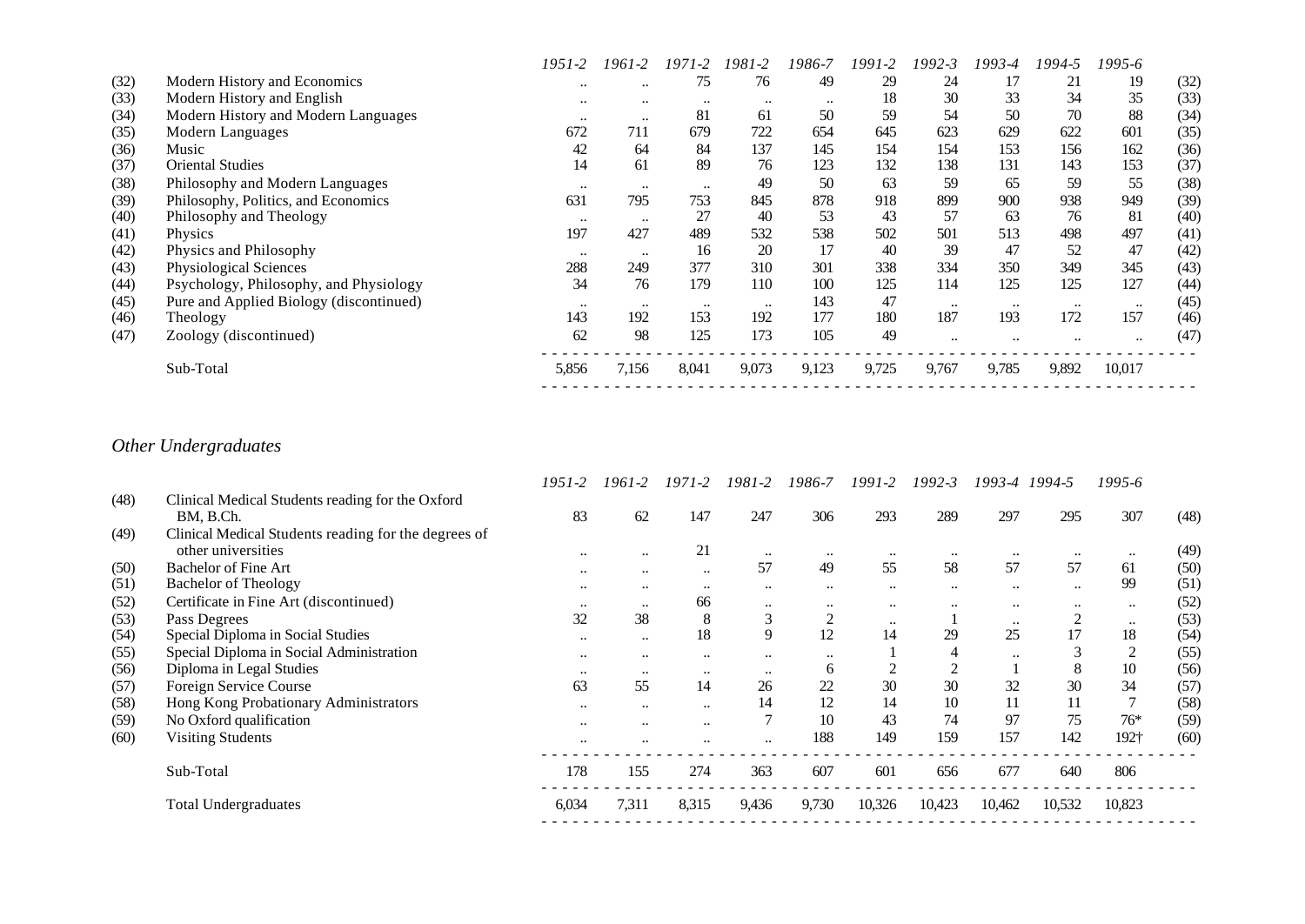#### Table I (*continued*)

#### **Postgraduates** (for detailed distribution by subject in 1995-6, see Table III)

|      |                                                             | $1951 - 2$ | 1961-2    | $1971 - 2$ | 1981-2 | 1986-7    | 1991-2    | 1992-3    | 1993-4    | 1994-5    | 1995-6    |      |
|------|-------------------------------------------------------------|------------|-----------|------------|--------|-----------|-----------|-----------|-----------|-----------|-----------|------|
| (61) | <b>Higher Degrees</b>                                       | 784        | 1,143     | 2,346      | 2,634  | 3,180     | 3,687     | 3,913     | 4,042     | 4,203     | 4,193     | (61) |
| (62) | <b>Diplomas</b>                                             | 61         | 129       | 169        | 61     | 72        | 65        | 39        | 28        | 30        | 56        | (62) |
| (63) | Certificate in Education                                    | 166        | 196       | 271        | 160    | 132       | 204       | 200       | 197       | 182       | 161       | (63) |
| (64) | Recognised Students                                         | $\ddotsc$  | $\ddotsc$ | 19         | 13     | 10        | 6         | 19        | 9         | 10        | 3         | (64) |
| (65) | No Degree or Diploma                                        | 48         | 23        | 55         | 9      | $\ddotsc$ | $\ddotsc$ | $\ddotsc$ | $\ddotsc$ | $\ddotsc$ | $\ddotsc$ | (65) |
|      | <b>Total Postgraduates</b>                                  | 1,059      | 1,491     | 2,860      | 2,877  | 3,394     | 3,962     | 4,171     | 4,276     | 4,425     | 4,413     |      |
|      | <b>Grand Total</b>                                          | 7,093      | 8.802     | 11.175     | 12.313 | 13.124    | 14,288    | 14,594    | 14,738    | 14,957    | 15.236    |      |
|      | Pre-clinical medical students included under Undergraduates |            |           |            |        |           |           |           |           |           |           |      |
|      | reading for Honour Schools, above. (Numbers for 1961-2 and  |            |           |            |        |           |           |           |           |           |           |      |
|      | earlier are not available.)                                 | $\ddotsc$  | $\ddotsc$ | 294        | 293    | 289       | 303       | 294       | 304       | 305       | 298‡      |      |

*Note: non-resident students*. In addition there are 459 non-resident undergraduates: of these 279 are linguists, most of whom are spending a year abroad. There are 576 non-resident postgraduates working for their degrees and 552 postgraduates suspended or whose theses are being examined (of these 327 are in Arts, 225 in Science).

In past years matriculated students not following any specific Oxford course have been classified as either undergraduate (No Oxford Qualification) or postgraduate (No Degree or Diploma). It is thought that this approximate distinction is no longer appropriate and all such students are now classified as undergraduates in these tables.

Candidates for the Bachelor of Theology (except those at Westminster College) are included from 1995-6. They were excluded from mainstream student numbers prior to that date.

\* 48 in Arts and Social Studies, 28 in Science. 43 are Erasmus students.

† 148 in Arts and Social Studies, 44 in Science.

‡ 297 in Physiological Sciences, 1 in PPP.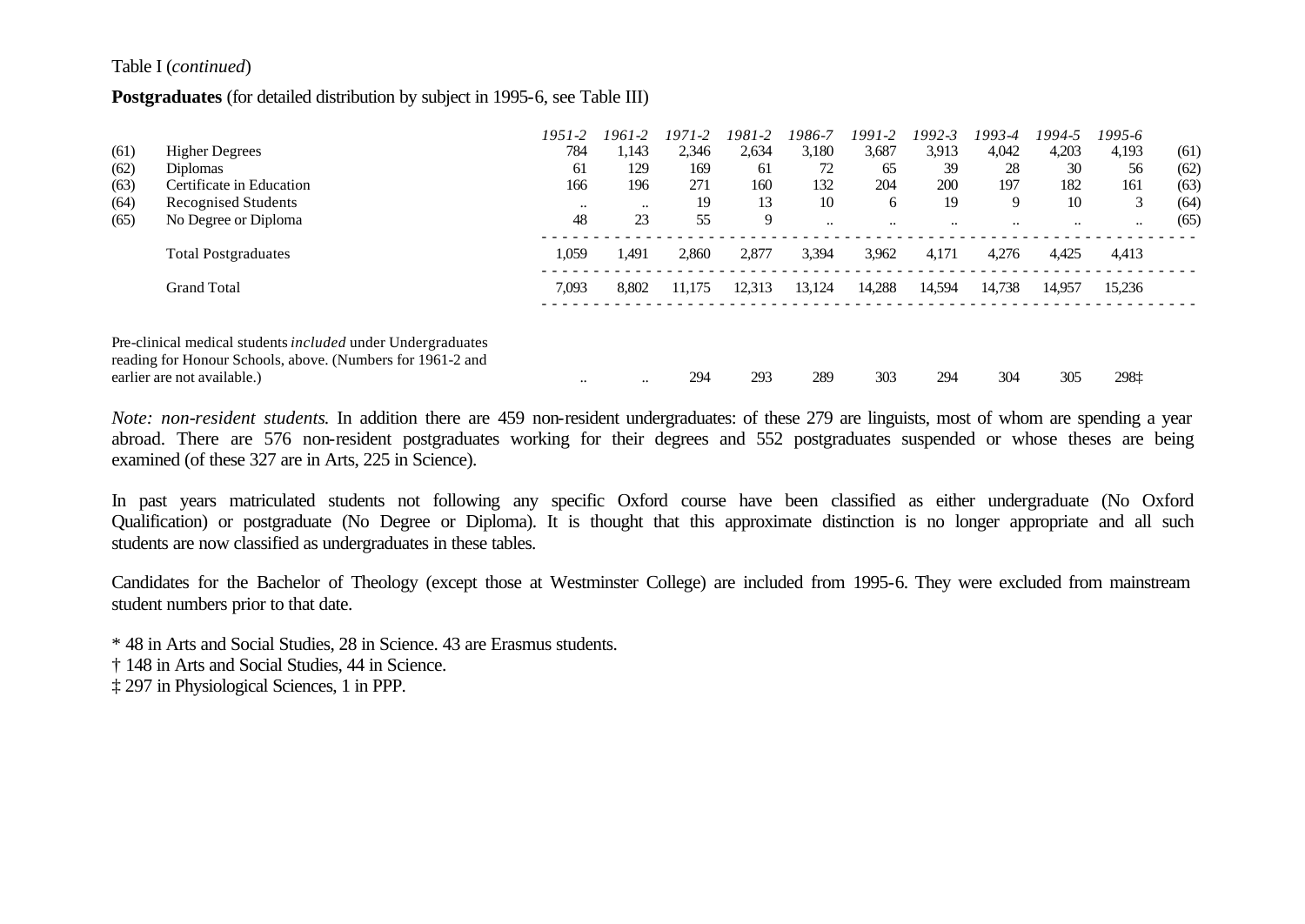## Table IIa DIVISION BETWEEN UNDERGRADUATES AND POSTGRADUATES, ARTS AND SCIENCE *All Students*

|                 |         |        |        | <b>Students in Residence</b> |        |        |            | <b>Students</b><br><i>out of</i><br>Residence | Total<br>all<br><b>Students</b> |
|-----------------|---------|--------|--------|------------------------------|--------|--------|------------|-----------------------------------------------|---------------------------------|
|                 |         | 1986-7 | 1991-2 | $1992 - 3$                   | 1993-4 | 1994-5 | $1995 - 6$ | 1995-6                                        | 1995-6                          |
| Undergraduates: | Arts    | 5,759  | 5,938  | 6,043                        | 6,083  | 6,151  | 6,405      | 401                                           | 6,806                           |
|                 | Science | 3,971  | 4,388  | 4,380                        | 4,379  | 4,381  | 4,418      | 58                                            | 4,476                           |
|                 | Total   | 9,730  | 10,326 | 10,423                       | 10.462 | 10,532 | 10,823     | 459                                           | 11,282                          |
| Postgraduates:  | Arts    | 2,131  | 2,241  | 2,397                        | 2,466  | 2,546  | 2,532      | 777                                           | 3,309                           |
|                 | Science | 1,263  | 1,721  | 1,774                        | 1,810  | 1,879  | 1,881      | 351                                           | 2,232                           |
|                 | Total   | 3,394  | 3,962  | 4,171                        | 4,276  | 4,425  | 4,413      | 1,128                                         | 5,541                           |
| Total:          | Arts    | 7,890  | 8,179  | 8,440                        | 8.549  | 8,697  | 8,937      | 1.178                                         | 10,115                          |
|                 | Science | 5,234  | 6,109  | 6,154                        | 6.189  | 6,260  | 6,299      | 409                                           | 6,708                           |
|                 | Total   | 13,124 | 14,288 | 14,594                       | 14.738 | 14,957 | 15,236     | 1,587                                         | 16,823                          |

### *Home and Other EC Countries*

|                 |         |        |            |                              |        |        |            | <b>Students</b><br><i>out of</i> | Total<br>all    |
|-----------------|---------|--------|------------|------------------------------|--------|--------|------------|----------------------------------|-----------------|
|                 |         |        |            | <b>Students in Residence</b> |        |        |            | Residence                        | <b>Students</b> |
|                 |         | 1986-7 | $1991 - 2$ | $1992 - 3$                   | 1993-4 | 1994-5 | $1995 - 6$ | $1995 - 6$                       | 1995-6          |
| Undergraduates: | Arts    | 5,272  | 5,493      | 5,593                        | 5,619  | 5,684  | 5,853      | 391                              | 6,244           |
|                 | Science | 3,796  | 4,178      | 4,181                        | 4,161  | 4,150  | 4,126      | 57                               | 4,183           |
|                 | Total   | 9,068  | 9,671      | 9,774                        | 9,780  | 9,834  | 9.979      | 448                              | 10,427          |
| Postgraduates:  | Arts    | 1,265  | 1,369      | 1,464                        | 1,516  | 1,606  | 1,621      | 415                              | 2,036           |
|                 | Science | 956    | 1,267      | 1,314                        | 1,344  | 1,416  | 1,422      | 272                              | 1,694           |
|                 | Total   | 2,221  | 2,636      | 2,778                        | 2,860  | 3,022  | 3,043      | 687                              | 3,730           |
| Total:          | Arts    | 6,537  | 6,862      | 7,057                        | 7,135  | 7,290  | 7,474      | 806                              | 8,280           |
|                 | Science | 4,752  | 5,445      | 5,495                        | 5,505  | 5,566  | 5,548      | 329                              | 5,877           |
|                 | Total   | 11,289 | 12,307     | 12,552                       | 12,640 | 12,856 | 13,022     | 1,135                            | 14,157          |
|                 |         |        |            |                              |        |        |            |                                  |                 |

## *Overseas Students (excluding EC)*

|                 |         |        |            | <b>Students in Residence</b> |        |        |            | <b>Students</b><br><i>out of</i><br>Residence | Total<br>all<br><b>Students</b> |
|-----------------|---------|--------|------------|------------------------------|--------|--------|------------|-----------------------------------------------|---------------------------------|
|                 |         | 1986-7 | $1991 - 2$ | $1992 - 3$                   | 1993-4 | 1994-5 | $1995 - 6$ | $1995 - 6$                                    | 1995-6                          |
| Undergraduates: | Arts    | 487    | 445        | 450                          | 464    | 467    | 552        | 10                                            | 562                             |
|                 | Science | 175    | 210        | 199                          | 218    | 231    | 292        |                                               | 293                             |
|                 | Total   | 662    | 655        | 649                          | 682    | 698    | 844        | 11                                            | 855                             |
| Postgraduates:  | Arts    | 866    | 872        | 933                          | 950    | 940    | 911        | 362                                           | 1,273                           |
|                 | Science | 307    | 454        | 460                          | 466    | 463    | 459        | 79                                            | 538                             |
|                 | Total   | 1,173  | 1,326      | 1,393                        | 1,416  | 1,403  | 1,370      | 441                                           | 1,811                           |
|                 |         |        |            |                              |        |        |            |                                               |                                 |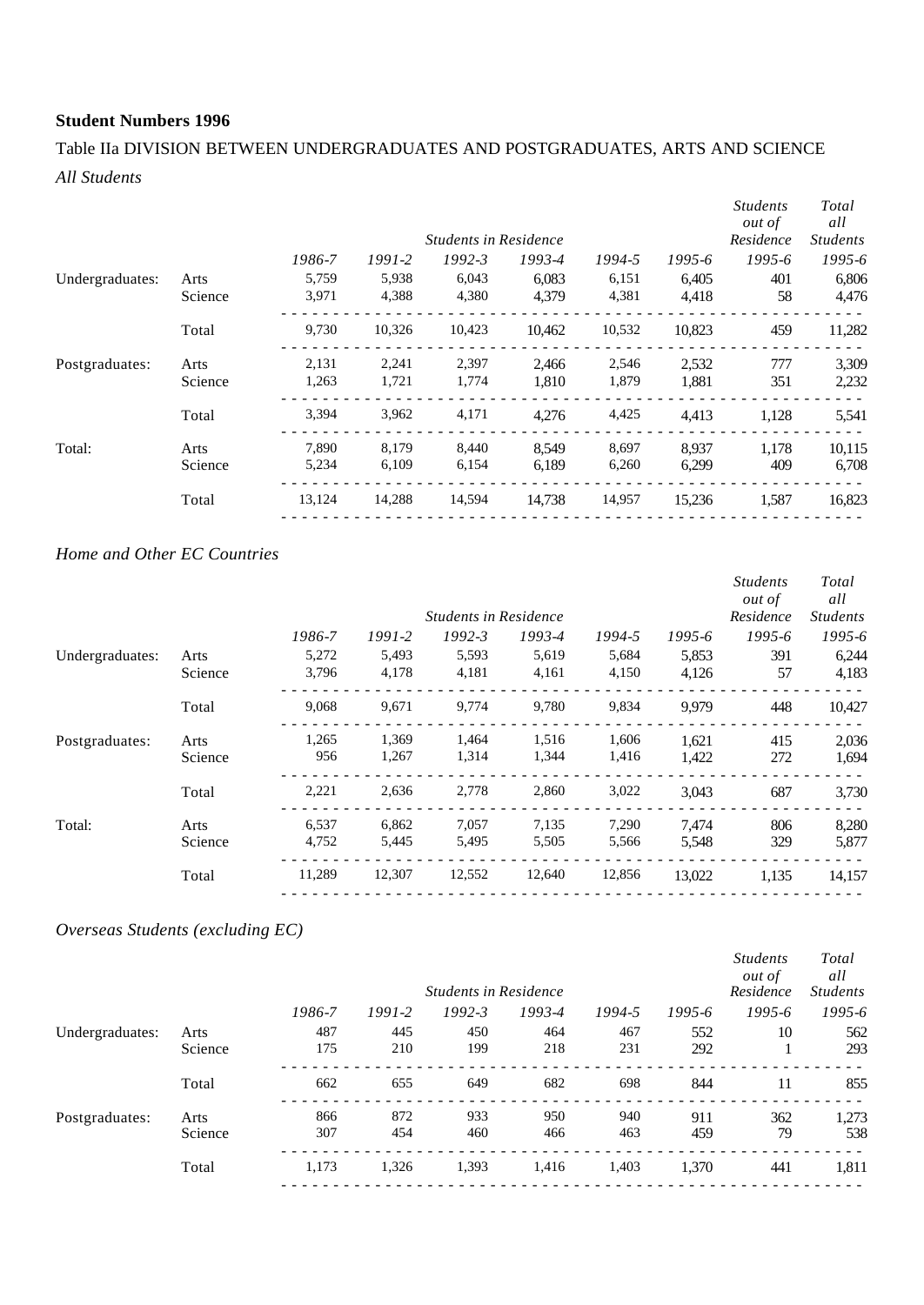# *Overseas Students (excluding EC)* (continued)

| Total. | Arts                   | 1.JJJ<br>482 | 664  | 1.383<br>659 | .,414<br>684 | 1.407<br>694 | .463<br>751 | ے اپ<br>80 | . . 0.<br>831 |
|--------|------------------------|--------------|------|--------------|--------------|--------------|-------------|------------|---------------|
|        | $_{\rm \tau_{\rm ota}$ | 1.835        | .981 | 2.042        | 2,098        | 2,101        | 214<br>$-1$ | 452        | 2,666         |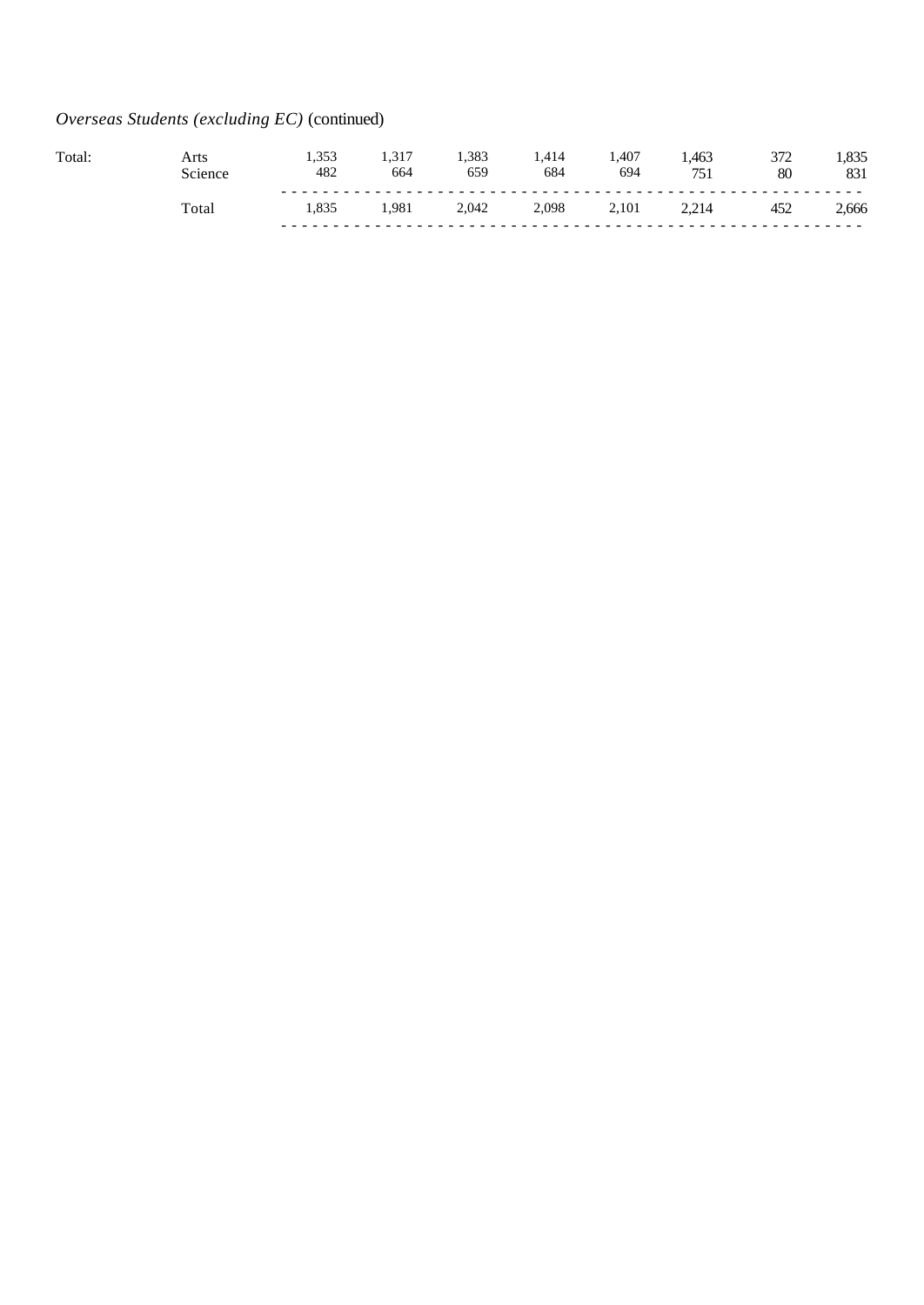### Table IIb STUDENTS IN RESIDENCE 1995-6: DIVISION BETWEEN UNDERGRADUATES/ POSTGRADUATES, ARTS/SCIENCE, HOME/OVERSEAS, AND MEN/WOMEN

|                 |         |       | Home  |        |       | Overseas |       |       | Total |        |
|-----------------|---------|-------|-------|--------|-------|----------|-------|-------|-------|--------|
|                 |         | Men   | Women | Total  | Men   | Women    | Total | Men   | Women | Total  |
| Undergraduates: | Arts    | 3,014 | 2,563 | 5,577  | 448   | 380      | 828   | 3,462 | 2,943 | 6,405  |
|                 | Science | 2,626 | 1,353 | 3.979  | 298   | 141      | 439   | 2,924 | 1,494 | 4,418  |
|                 | Total   | 5,640 | 3.916 | 9,566  | 746   | 521      | 1,267 | 6,386 | 4,437 | 10,823 |
| Postgraduates:  | Arts    | 700   | 551   | 1,251  | 713   | 568      | 1,281 | 1,413 | 1,119 | 2,532  |
|                 | Science | 823   | 383   | 1,206  | 472   | 203      | 675   | 1,295 | 586   | 1,881  |
|                 | Total   | 1,523 | 934   | 2,457  | 1,185 | 771      | 1,956 | 2,708 | 1,705 | 4,413  |
| Total:          | Arts    | 3.714 | 3.114 | 6,828  | 1,161 | 948      | 2.109 | 4.875 | 4.062 | 8,937  |
|                 | Science | 3,449 | 1.736 | 5,185  | 770   | 344      | 1,114 | 4,219 | 2,080 | 6,299  |
|                 | Total   | 7,163 | 4,850 | 12,013 | 1,931 | 1,292    | 3,223 | 9,094 | 6,142 | 15,236 |
|                 |         |       |       |        |       |          |       |       |       |        |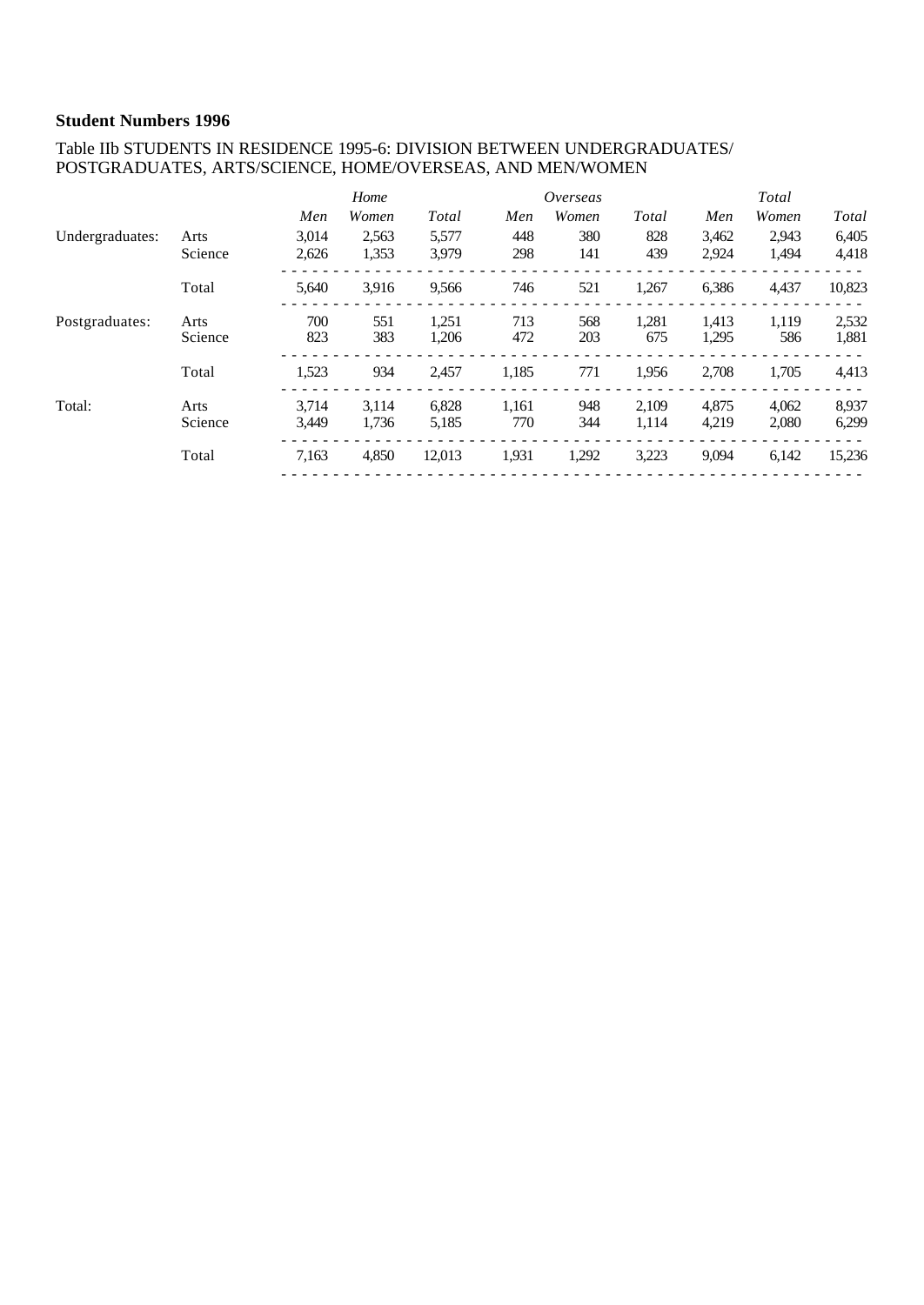Table IIc DISTRIBUTION OF STUDENTS BY COUNTRY OF ORIGIN (figures for 1994-5 are given in parentheses)

*Home and Other EC Students in Residence*

|                       | Undergraduates | Postgraduates | Total  |           |
|-----------------------|----------------|---------------|--------|-----------|
| <b>United Kingdom</b> | 9,561          | 2,451         | 12,012 | (11,906)  |
| Germany               | 159            | 218           | 377    | (368)     |
| Greece                | 45             | 84            | 129    | (105)     |
| France                | 57             | 40            | 97     | (85)      |
| Ireland               | 33             | 60            | 93     | (86)      |
| Italy                 | 30             | 62            | 92     | (86)      |
| Netherlands           | 15             | 27            | 42     | (43)      |
| Belgium               | 24             | 16            | 40     | (38)      |
| Spain                 | 14             | 24            | 38     | (42)      |
| Denmark               | 16             | 16            | 32     | (32)      |
| Portugal              | 5              | 21            | 26     | (31)      |
| Finland               | 4              | 8             | 12     | (8)       |
| Sweden                |                | 7             | 12     | (11)      |
| Austria               | 5              | 6             | 11     | (8)       |
| Luxembourg            | 6              | 3             | 9      | (7)       |
| Total                 | 9,979          | 3,043         | 13,022 | (12, 856) |
|                       |                |               |        |           |

## *Students from Outside the EC in Residence*

|                        | Undergraduates | Postgraduates | Total |         |
|------------------------|----------------|---------------|-------|---------|
| <b>USA</b>             | 184            | 399           | 583   | (529)   |
| Canada                 | 37             | 142           | 179   | (181)   |
| Singapore              | 103            | 25            | 128   | (117)   |
| Australia              | 20             | 101           | 121   | (131)   |
| Hong Kong              | 76             | 28            | 104   | (109)   |
| Japan                  | 22             | 69            | 91    | (80)    |
| Malaysia               | 72             | 13            | 85    | (66)    |
| India                  | 26             | 50            | 76    | (72)    |
| China                  | 2              | 61            | 63    | (69)    |
| South Africa           | 19             | 40            | 59    | (61)    |
| Taiwan                 | 12             | 39            | 51    | (47)    |
| South Korea            | 12             | 35            | 47    | (38)    |
| New Zealand            | 6              | 31            | 37    | (36)    |
| <b>Other Countries</b> | 253            | 337           | 590   | (576)   |
| Total                  | 844            | 1,370         | 2,214 | (2,101) |
|                        |                |               |       |         |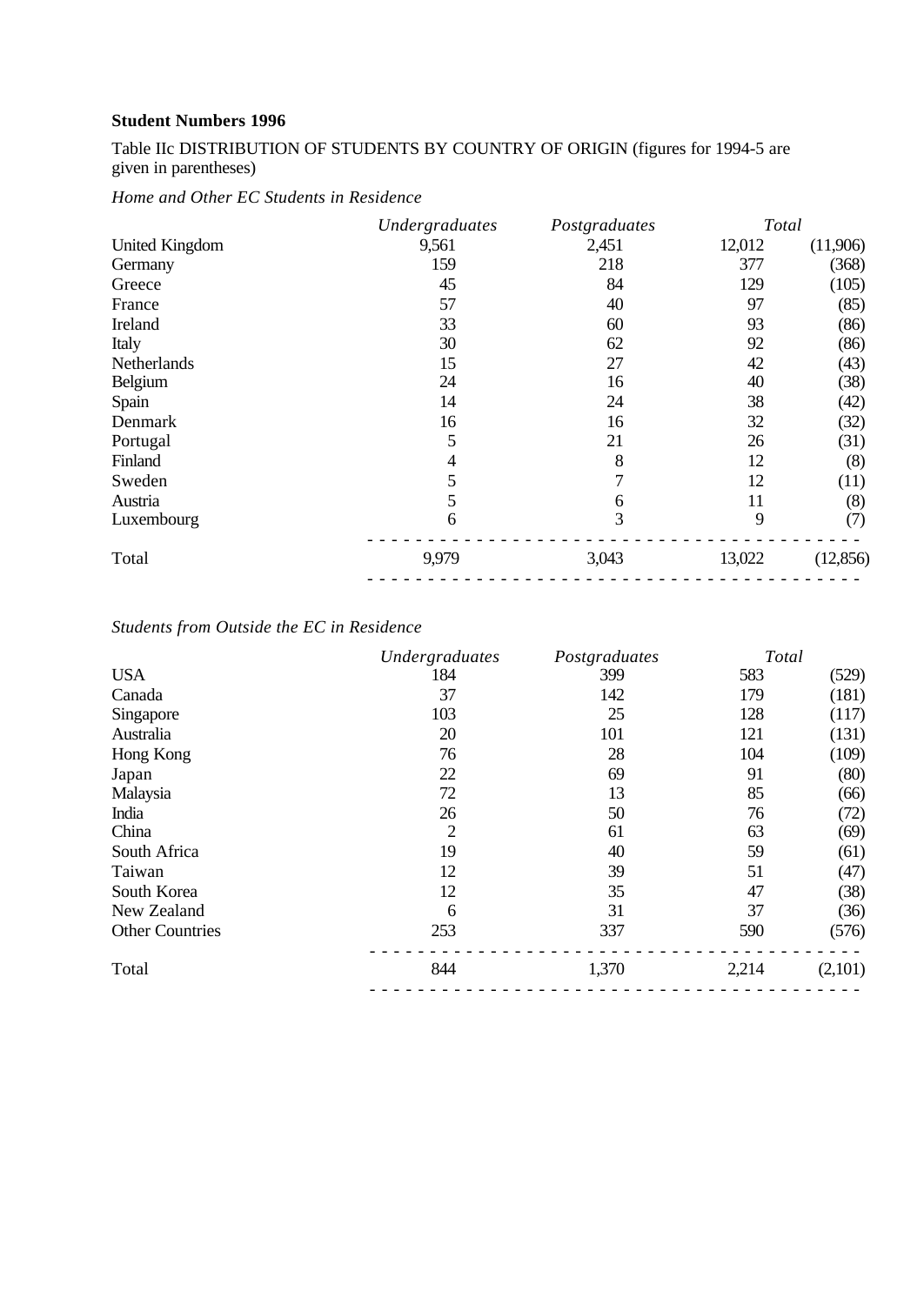## Table III DISTRIBUTION OF POSTGRADUATES BY FACULTY BOARD AND DEGREE, 1995-6

|                                                          | M.Sc.<br>by                       | Prob-<br>ationer          | M.Sc.<br>or          | M.Litt. D.Phil.        | B. Phil.               |                       | M. Th.<br>BCL/         |                                   |                           |                      | <b>Students</b><br><i>out of</i> |
|----------------------------------------------------------|-----------------------------------|---------------------------|----------------------|------------------------|------------------------|-----------------------|------------------------|-----------------------------------|---------------------------|----------------------|----------------------------------|
| <b>Arts and Social Studies</b>                           | course                            | research                  |                      |                        | M.Phil.                | M.St.                 |                        | M.Jur. Diplomas Others            |                           | <b>Total</b>         | residence                        |
| Anthropology and Geography                               | 23                                | 32<br>4                   | 4<br>7               | 70<br>169              | 20<br>86               | 17<br>50              | $\ddot{\phantom{a}}$   | 2                                 | $\ddot{\phantom{a}}$<br>1 | 168<br>317           | 58<br>86                         |
| English<br>Law                                           | $\ddot{\phantom{0}}$              | 19                        | 6                    | 36                     |                        | 5                     | $\ldots$<br>104        | $\ddot{\phantom{0}}$              | $\ddot{\phantom{a}}$      | 170                  | 48                               |
| Literae Humaniores                                       | $\ddot{\phantom{a}}$<br>$\ddotsc$ | 20                        | 1                    | 85                     | $\ddotsc$<br>50        | 20                    | $\ldots$               | $\ddot{\phantom{a}}$<br>$\ddotsc$ | $\ddot{\phantom{a}}$      | 176                  | 64                               |
| Modern History                                           | 16                                | 69                        | 14                   | 173                    | 12                     | 21                    | $\ddot{\phantom{0}}$   | 4                                 | $\ddot{\phantom{a}}$      | 309                  | 149                              |
| Modern Languages                                         | $\ddot{\phantom{a}}$              | 20                        | $\boldsymbol{2}$     | 65                     | 15                     | 25                    | $\ddotsc$              | $\ddot{\phantom{a}}$              | $\ddot{\phantom{a}}$      | 127                  | 44                               |
| Music                                                    | $\ddotsc$                         | 10                        | $\ddotsc$            | 22                     | $\mathbf{1}$           | $\mathbf{1}$          | $\ddot{\phantom{a}}$   |                                   | $\ddot{\phantom{a}}$      | 34                   | 15                               |
| <b>Oriental Studies</b>                                  | $\ddotsc$                         | 24                        | $\mathbf{1}$         | 42                     | 30                     | 16                    | $\ddot{\phantom{a}}$   | $\ddot{\phantom{a}}$              | $\ddot{\phantom{a}}$      | 113                  | 36                               |
| <b>Social Studies</b>                                    | 84                                | 95                        | 16                   | 165                    | 144                    | $\ddotsc$             | $\ddotsc$              |                                   | $\ddot{\phantom{a}}$      | 504                  | 197                              |
| Theology                                                 | $\ddotsc$                         | 15                        | 3                    | 55                     | 10                     | 14                    | 27                     | 2                                 | 1                         | 127                  | 28                               |
| Sub-Total                                                | 123                               | 308                       | 54                   | 882                    | 368                    | 169                   | 131                    | $\,8\,$                           | $2*$                      | 2,045                | 725                              |
| Committee for Archaeology<br>Committee for Comparative   | $\ddotsc$                         | $\overline{17}$           | $\ddot{\phantom{a}}$ | $\overline{21}$        | $\overline{4}$         | $\overline{12}$       | $\ddotsc$              | $\ddot{\phantom{a}}$              | $\ddot{\phantom{a}}$      | 54                   | $\overline{3}$                   |
| Philology<br>Committee for Continuing                    | $\ddotsc$                         | 1                         | $\ddot{\phantom{a}}$ | 12                     | 14                     | 2                     | $\ddot{\phantom{a}}$   |                                   | $\ddot{\phantom{0}}$      | 29                   | 11                               |
| Education<br>Department of Educational                   | 7                                 | 1                         |                      | $\mathbf{1}$           | $\ddot{\phantom{a}}$   | 15                    |                        | 4                                 | $\ddot{\phantom{a}}$      | 28                   | 1                                |
| <b>Studies</b><br>Committee for Latin                    | 42                                | 36                        | $\ddot{\phantom{0}}$ | 11                     | $\ddotsc$              |                       |                        |                                   | $\ddotsc$                 | 89                   | 19                               |
| <b>American Studies</b>                                  | 2                                 | $\ddot{\phantom{0}}\cdot$ |                      | $\ldots$               | 8                      | $\ddot{\phantom{a}}$  |                        |                                   | $\ddot{\phantom{0}}$      | 10                   | $\overline{c}$                   |
| Committee for the School of<br><b>Management Studies</b> | 14                                | 15                        | $\ddot{\phantom{0}}$ | 10                     | 29                     |                       |                        | 28                                | $\ddot{\phantom{0}}$      | 96                   | 16                               |
| Committee for Queen<br>Elizabeth House                   | $\ddot{\phantom{a}}$              |                           |                      |                        |                        |                       |                        |                                   |                           | $\ddot{\phantom{0}}$ | $\ddotsc$                        |
| Committee for Slavonic and<br>East European Studies      | $\ddot{\phantom{0}}$              | $\ddot{\phantom{a}}$      |                      | $\ldots$               | 11                     | $\ddot{\phantom{a}}$  | $\ddot{\phantom{a}}$   | $\ddot{\phantom{a}}$              | $\ddot{\phantom{a}}$      | 11                   | $\ddotsc$                        |
| Sub-Total                                                | 65                                | 70                        | $\ddot{\phantom{a}}$ | 55                     | 66                     | 29                    | $\ddotsc$              | 32                                | $\ddotsc$                 | 317                  | 52                               |
| Total, Arts and Social Studies                           | 188                               | 378                       | 54                   | 937                    | 434                    | 198                   | 131                    | 40                                | $2*$                      | 2,362                | 777                              |
| Science                                                  |                                   |                           |                      |                        |                        |                       |                        |                                   |                           |                      |                                  |
| <b>Biological Sciences</b>                               | 28                                | 180                       | 9                    | 157                    | $\ddotsc$              |                       |                        |                                   | $\ddot{\phantom{a}}$      | 374                  | 68                               |
| Mathematics                                              | 60                                | 85                        | 2                    | 111                    | 2                      | $\ddot{\phantom{a}}$  | $\ddot{\phantom{a}}$   |                                   | 1                         | 261                  | 48                               |
| Clinical Medicine                                        | 3                                 | 130                       | $\ddot{\phantom{a}}$ | 103                    | $\ddot{\phantom{a}}$   |                       |                        |                                   | $\ddot{\phantom{a}}$      | 236                  | 31                               |
| <b>Physical Sciences</b>                                 | $\ddotsc$                         | 336                       | 4                    | 424                    | $\ddot{\phantom{a}}$   | $\ddot{\phantom{a}}$  | $\ddot{\phantom{a}}$   |                                   | $\ddot{\phantom{a}}$      | 764                  | 155                              |
| Physiological Sciences<br><b>Psychological Studies</b>   | $\ddotsc$<br>7                    | 97<br>32                  | $\overline{c}$<br>4  | $72\,$<br>25           |                        | $\ddotsc$             | $\ddotsc$              |                                   | $\ddotsc$                 | 171<br>68            | 32                               |
|                                                          |                                   |                           |                      |                        | $\ddotsc$              | $\ddotsc$             | $\ddotsc$              | $\ddotsc$                         | $\ddot{\phantom{0}}$      |                      | 16                               |
| <b>Total Science</b>                                     | 98                                | 860                       | 21                   | 892                    | $\overline{c}$         | $\ddot{\phantom{a}}$  | $\ldots$               | $\ddotsc$                         | $1*$                      | 1,874                | 350                              |
| Others classified as Postgraduates                       |                                   |                           |                      |                        |                        |                       |                        |                                   |                           |                      |                                  |
| Special Diploma in Education                             |                                   |                           |                      |                        |                        |                       |                        |                                   |                           |                      |                                  |
| Certificate in Education                                 | $\ddot{\phantom{a}}$<br>          | $\ddotsc$<br>$\ddotsc$    | <br>$\ddotsc$        | $\ddotsc$<br>$\ddotsc$ | $\ddotsc$<br>$\ddotsc$ | $\ddotsc$<br>$\ldots$ | $\ddotsc$<br>$\ddotsc$ | 16<br>$\ddotsc$                   | $\ddotsc$<br>161          | 16<br>161            | 1<br>$\ddotsc$                   |
| Total others classified as<br>Postgraduates              | $\ddotsc$                         | $\ddotsc$                 | $\ddotsc$            | $\ddotsc$              |                        | $\ddotsc$             | $\ddotsc$              | 16                                | 161                       | 177                  | 1                                |

\* These are Recognised Students.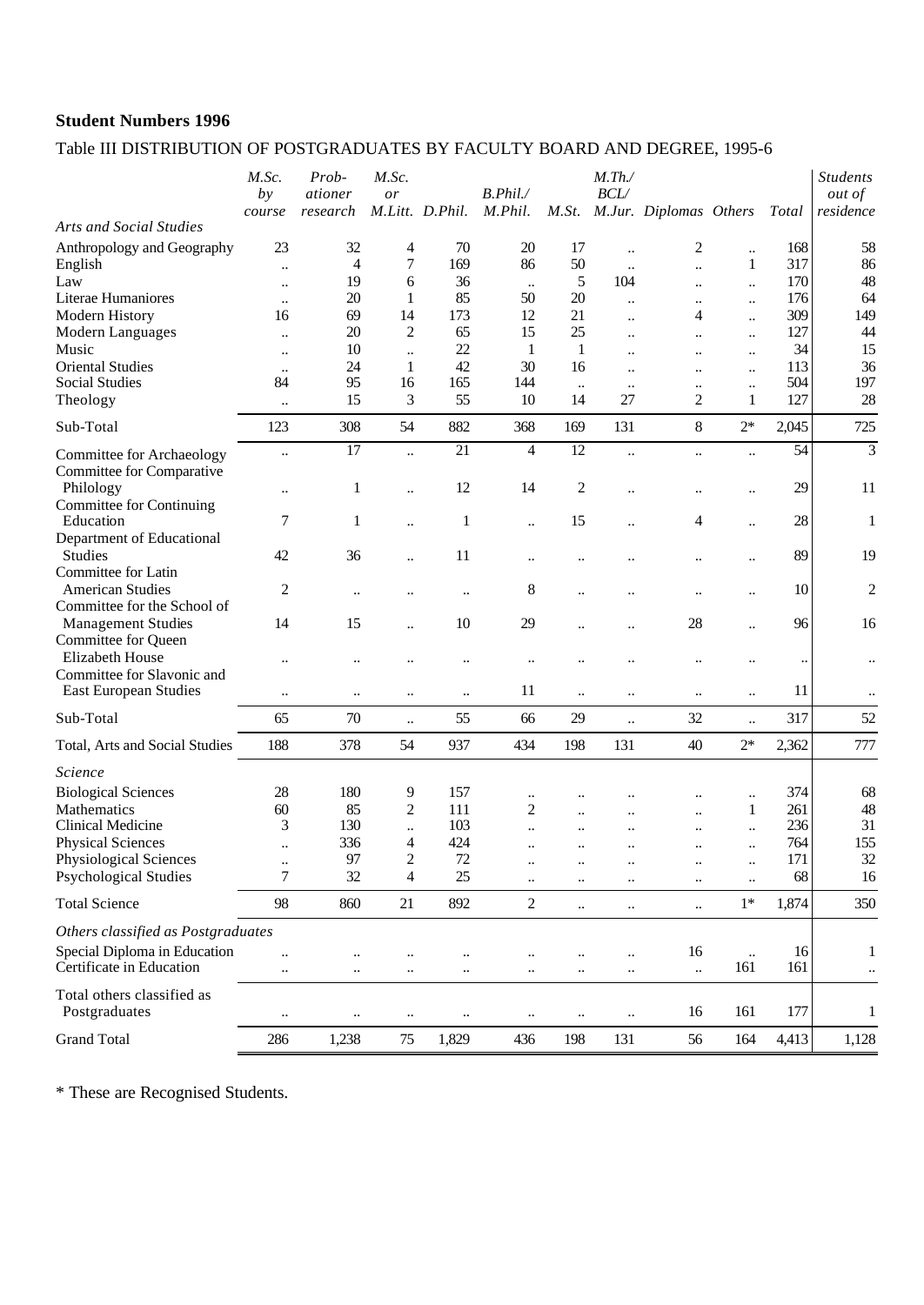## Table IV STUDENTS IN RESIDENCE, 1995-6: DIVISION BY COLLEGE

|                      |                | Undergraduates            |                | Postgraduates  |                             |              | Total |                 | <b>Student</b>             |              |                 |
|----------------------|----------------|---------------------------|----------------|----------------|-----------------------------|--------------|-------|-----------------|----------------------------|--------------|-----------------|
|                      | Arts           | Science                   | <b>Total</b>   | Arts           | Science                     | Total        | Arts  | Science         | Visitors†                  | <b>Total</b> | Total<br>1994-5 |
| All Souls            | $\ddotsc$      | $\ddotsc$                 |                | 6              | $\ddotsc$                   | 6            | 6     | $\ddotsc$       |                            | 6            | 5               |
| <b>Balliol</b>       | 213            | 165                       | 378            | 88             | 58                          | 146          | 301   | 223             | 4                          | 528          | 545             |
| <b>Brasenose</b>     | 217            | 140                       | 357            | 48             | 35                          | 83           | 265   | 175             | 6                          | 446          | 460             |
| Christ Church        | 277            | 142                       | 419            | 71             | 54                          | 125          | 348   | 196             | 7                          | 551          | 542             |
| Corpus Christi       | 121            | 102                       | 223            | 51             | 30                          | 81           | 172   | 132             | 9                          | 313          | 299             |
| Exeter               | 173            | 135                       | 308            | 66             | 62                          | 128          | 239   | 197             | 6                          | 442          | 437             |
| Hertford             | 211            | 144                       | 355            | 71             | 33                          | 104          | 282   | 177             | 7                          | 466          | 470             |
| Jesus                | 160            | 143                       | 303            | 46             | 49                          | 95           | 206   | 192             | 6                          | 404          | 414             |
| Keble                | 279            |                           | 457            |                | 53                          |              |       |                 | 5                          | 599          | 578             |
|                      |                | 178                       |                | 84             |                             | 137          | 363   | 231             |                            |              |                 |
| Lady Margaret Hall   | 231            | 159                       | 390            | 41             | 45                          | 86           | 272   | 204             | 11                         | 487          | 482             |
| Lincoln              | 158            | 117                       | 275            | 67             | 58                          | 125          | 225   | 175             | 6                          | 406          | 371             |
| Magdalen             | 223            | 153                       | 376            | 82             | 72                          | 154          | 305   | 225             | $\overline{c}$             | 532          | 517             |
| Merton               | 144            | 118                       | 262            | 54             | 77                          | 131          | 198   | 195             | $\mathfrak s$              | 398          | 387             |
| New College          | 237            | 179                       | 416            | 59             | 53                          | 112          | 296   | 232             | 5                          | 533          | 544             |
| Oriel                | 162            | 112                       | 274            | 69             | 47                          | 116          | 231   | 159             | 3                          | 393          | 379             |
| Pembroke             | 193            | 142                       | 335            | 67             | 20                          | 87           | 260   | 162             | 24                         | 446          | 454             |
| Queen's              | 160            | 140                       | 300            | 48             | 47                          | 95           | 208   | 187             | 7                          | 402          | 398             |
| St Anne's            | 275            | 169                       | 444            | 66             | 28                          | 94           | 341   | 197             | $\overline{9}$             | 547          | 560             |
| St Catherine's       | 217            | 219                       | 436            | 42             | 77                          | 119          | 259   | 296             | 11                         | 566          | 573             |
| St Edmund Hall       | 219            | 186                       | 405            | 35             | 41                          | 76           | 254   | 227             | 6                          | 487          | 478             |
| St Hilda's           | 225            | 143                       | 368            | 36             | 11                          | 47           | 261   | 154             | 11                         | 426          | 422             |
| St Hugh's            | 225            | 157                       | 382            | 63             | 61                          | 124          | 288   | 218             | 9                          | 515          | 512             |
| St John's            | 204            | 176                       | 380            | 88             | 65                          | 153          | 292   | 241             | 6                          | 539          | 528             |
| St Peter's           | 181            | 128                       | 309            | 44             | 38                          | 82           | 225   | 166             | 13                         | 404          | 412             |
| Somerville           | 207            | 150                       | 357            | 43             | 21                          | 64           | 250   | 171             | 9                          | 430          | 405             |
| Trinity              | 159            | 117                       | 276            | 42             | 52                          | 94           | 201   | 169             | 7                          | 377          | 366             |
| University           | 219            | 185                       | 404            | 43             | 46                          | 89           | 262   | 231             | 6                          | 499          | 485             |
| Wadham               | 224            | 182                       | 406            | 61             | 46                          | 107          | 285   | 228             | $\overline{c}$             | 515          | 545             |
| Worcester            | 219            | 119                       | 338            | 56             | 45                          | 101          | 275   | 164             | 5                          | 444          | 458             |
|                      |                |                           |                |                |                             |              |       |                 |                            |              |                 |
| Sub-total            | 5,733          | 4,200                     | 9,933          | 1,637          | 1,324                       | 2,961        | 7,370 | 5,524           | 207                        | 13,101       | 13,026          |
|                      |                |                           |                |                |                             |              |       |                 |                            |              |                 |
| Green College        | 3              | 83                        | 86             | 40             | 69                          | 109          | 43    | 152             | $\overline{c}$             | 197          | 194             |
| Kellogg College      |                |                           |                | 4              |                             | 4            | 4     |                 |                            | 4            | 7               |
| Linacre              | $\ddotsc$<br>4 | $\ddotsc$<br>$\mathbf{1}$ | $\ddotsc$<br>5 | 112            | $\ddot{\phantom{a}}$<br>171 | 283          | 116   | $\ldots$<br>172 | $\ldots$<br>10             | 298          | 290             |
| Nuffield             |                | $\mathbf{1}$              | $\mathbf{1}$   | 79             | $\overline{2}$              | 81           | 79    | 3               | $\mathbf{1}$               | 83           | 96              |
|                      |                |                           |                |                |                             |              |       |                 |                            |              |                 |
| St Antony's          | 4              | $\ddotsc$                 | 4              | 214            | $\ddotsc$                   | 214          | 218   | $\ddotsc$       | 12                         | 230          | 238             |
| <b>St Cross</b>      | 3              | $\ldots$                  | 3              | 89             | 56                          | 145          | 92    | 56              | 1                          | 149          | 129             |
| Wolfson              | $\mathbf{1}$   | 7                         | 8              | 148            | 242                         | 390          | 149   | 249             | 3                          | 401          | 413             |
| Templeton            |                |                           |                | 28             |                             | 28           | 28    |                 |                            | 28           | 28              |
|                      |                |                           |                |                |                             |              |       |                 |                            |              |                 |
| Sub-total            | 15             | 92                        | 107            | 714            | 540                         | 1,254        | 729   | 632             | 29                         | 1,390        | 1,394           |
|                      |                |                           |                |                |                             |              |       |                 |                            |              |                 |
| <b>Campion Hall</b>  | 6              | $\ddot{\phantom{a}}$      | 6              | 10             |                             | 10           | 16    |                 |                            | 16           | 11              |
| Greyfriars           | 32             | $\ddot{\phantom{a}}$      | 32             | 1              | $\ddot{\phantom{0}}$        | $\mathbf{1}$ | 33    |                 | $\ddot{\phantom{0}}$       | 33           | 30              |
| Mansfield            | 148            | 47                        | 195            | 21             | 8                           | 29           | 169   | 55              | 26                         | 250          | 212             |
| Regent's Park        | 66             | 1                         | 67             | 12             |                             | 12           | 78    | 1               | 4                          | 83           | 78              |
| St Benet's Hall      | 32             | 1                         | 33             | 5              |                             | 5            | 37    | 1               |                            | 38           | 29              |
|                      |                |                           |                |                |                             |              |       |                 |                            |              |                 |
| Sub-total            | 284            | 49                        | 333            | 49             | 8                           | 57           | 333   | 57              | 30                         | 420          | 360             |
|                      |                |                           |                |                |                             |              |       |                 |                            |              |                 |
| Anglican Theological |                |                           |                |                |                             |              |       |                 |                            |              |                 |
| Colleges             | 90             |                           | 90             | 15             |                             | 15           | 105   |                 |                            | 105          | 21              |
| <b>Blackfriars</b>   | 9              | $\ldots$                  | 9              | $\mathfrak{Z}$ |                             | 3            | 12    |                 |                            | 12           | 11              |
| Harris Manchester    | 78             | <br>5                     | 83             | 18             | $\mathbf{1}$                | 19           | 96    | 6               | $\ldots$<br>$\overline{2}$ | 104          | 88              |
|                      |                |                           |                |                |                             |              |       |                 |                            |              |                 |
| Sub-total            | 177            | 5                         | 182            | 36             | 1                           | 37           | 213   | 6               | 2                          | 221          | 120             |
|                      |                |                           |                |                |                             |              |       |                 |                            |              |                 |
|                      |                |                           |                |                |                             |              |       |                 |                            |              |                 |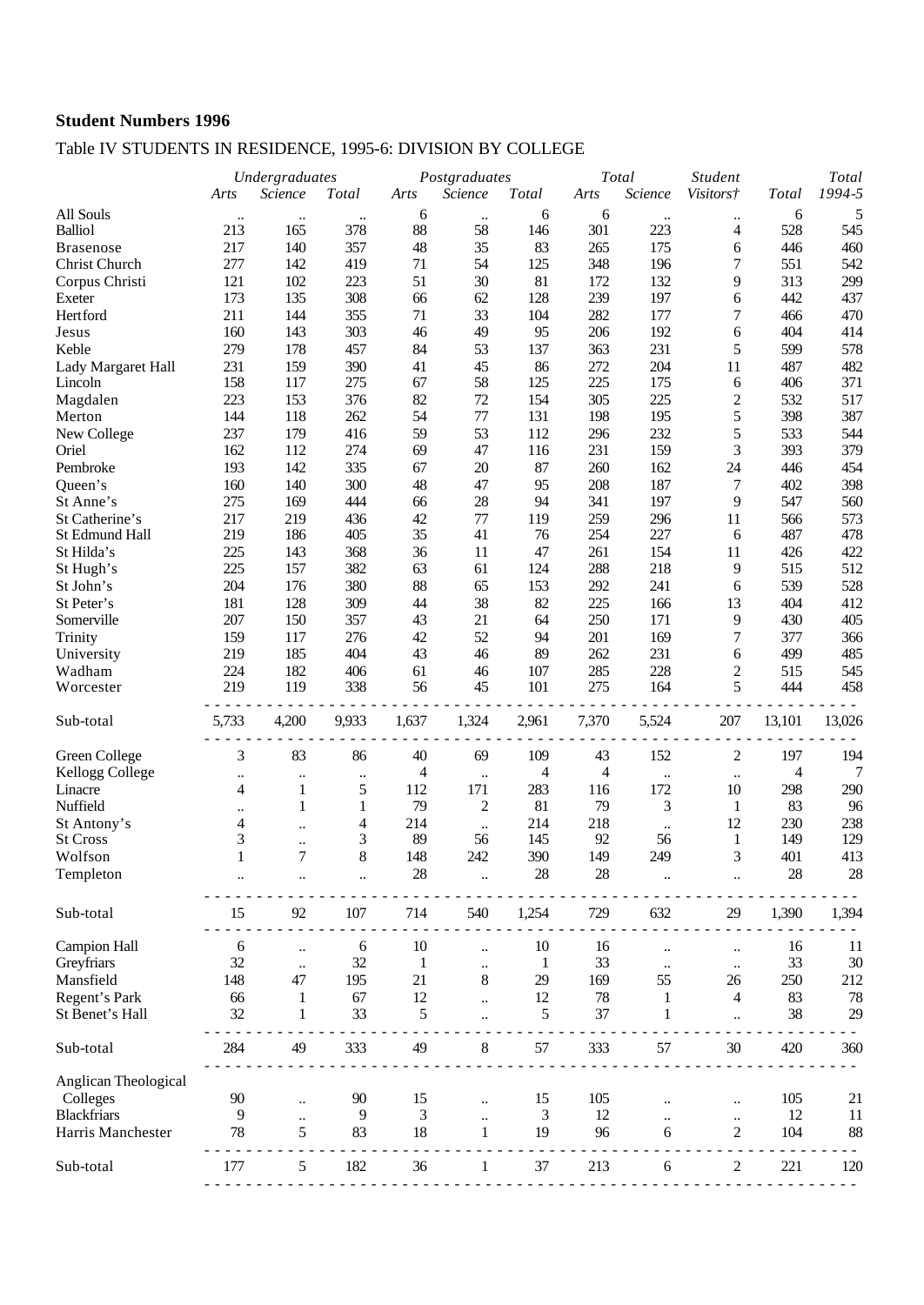Table IV (*continued*)

| Students on part-time<br>courses                 | $\ddotsc$ | $\cdot\cdot$ | $\ddotsc$ | 78    |       | 85    | 78    |       | $\cdot \cdot$ |        | 39     |
|--------------------------------------------------|-----------|--------------|-----------|-------|-------|-------|-------|-------|---------------|--------|--------|
| <b>Total Students with</b><br>College Membership | 6,209     | 4,346        | 10,555    | 2.514 | 1.880 | 4.394 | 8.723 | 6.226 | 268           | 15.217 | 14.939 |

† Registered Visiting Students and those matriculated to study in the University otherwise than for a degree, diploma, or certificate of the University (see *Examination Decrees,* 1995, pp. 961-3, Ch. X, Sect. XVI and p. 1051, Ch. VIII, Sect. I, § 6, cl. 6).

#### *Other non-matriculated Students*

|                                                              | Undergraduates       |                |                      | Postgraduates |                |       |       | Total          | <i>Student</i>       |           | Total  |
|--------------------------------------------------------------|----------------------|----------------|----------------------|---------------|----------------|-------|-------|----------------|----------------------|-----------|--------|
|                                                              | Arts                 | <i>Science</i> | Total                | Arts          | <i>Science</i> | Total | Arts  | <b>Science</b> | <b>Visitors</b>      | Total     | 1994-5 |
| <b>Clinical Medicine Students</b><br>reading for the degrees |                      |                |                      |               |                |       |       |                |                      |           |        |
| of other universities                                        | $\ddot{\phantom{0}}$ |                | $\ddot{\phantom{0}}$ |               |                |       |       |                |                      | $\ddotsc$ |        |
| Special Diploma in                                           |                      |                |                      |               |                |       |       |                |                      |           |        |
| Education                                                    | $\ddotsc$            | $\ddotsc$      | $\ddotsc$            | 16            | $\ddotsc$      | 16    | 16    | $\ddotsc$      |                      | 16        | 8      |
| Recognized Students                                          | $\ddot{\phantom{0}}$ | $\ddotsc$      | $\ddotsc$            | 2             |                | 3     | 2     | $\mathbf{1}$   |                      | 3         | 10     |
| Sub-total                                                    |                      | $\ddotsc$      | $\ddotsc$            | 18            |                | 19    | 18    |                | $\ddot{\phantom{a}}$ | 19        | 18     |
| Grand total                                                  | 6,209                | 4.346          | 10,555               | 2,532         | 1,881          | 4,413 | 8,741 | 6,227          | 268                  | 15,236    | 14,957 |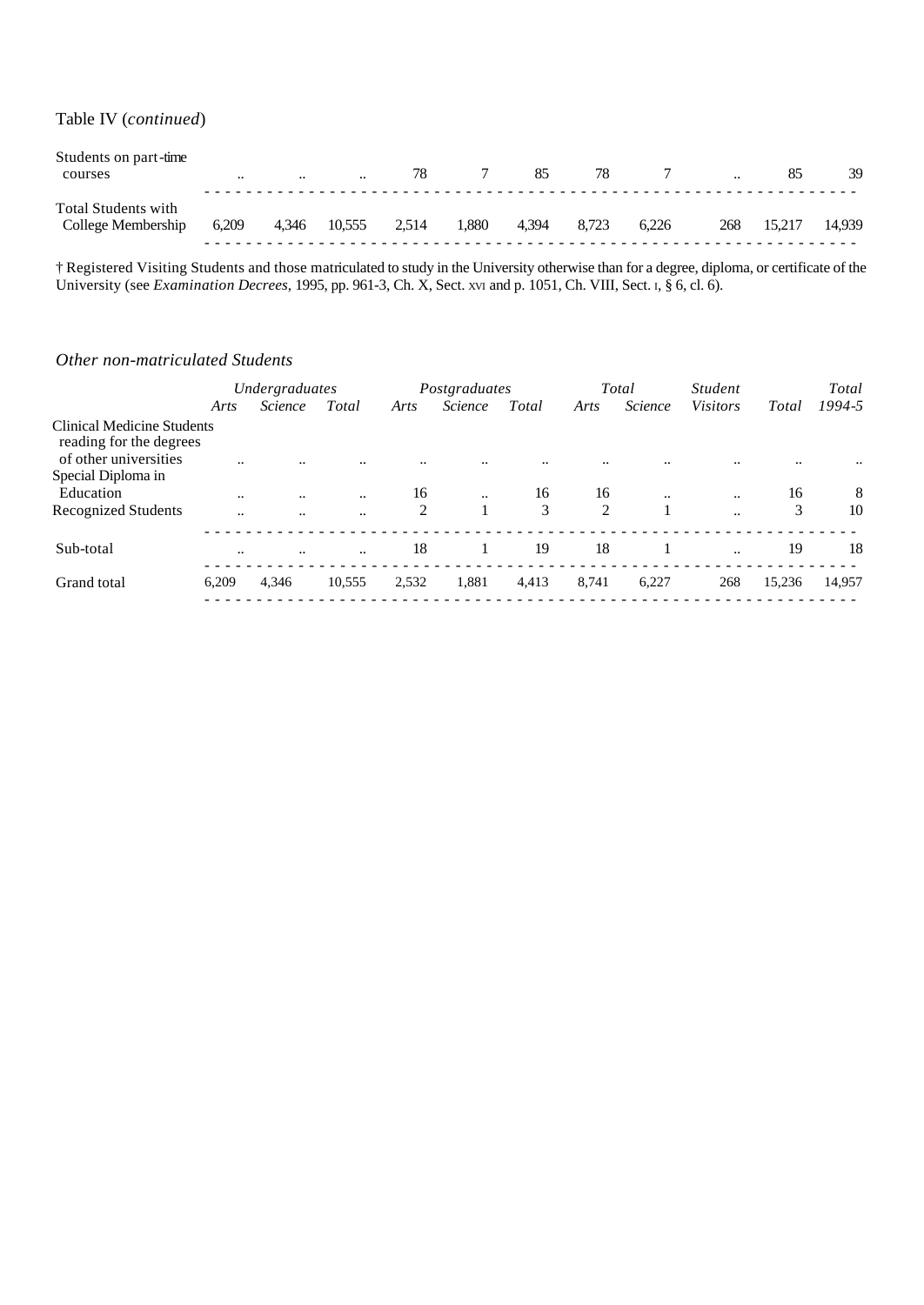## Table V NUMBER OF UNDERGRADUATES MATRICULATING TO READ FOR FIRST DEGREES

#### *Undergraduates reading for Honour Schools*

|      |                                          | MT 1951              | MT 1961              | <b>MT1971</b>             | MT 1981                   | MT 1986          | MT 1991              | MT 1992              | MT 1993              | MT 1994   | MT 1995        |      |
|------|------------------------------------------|----------------------|----------------------|---------------------------|---------------------------|------------------|----------------------|----------------------|----------------------|-----------|----------------|------|
| (1)  | <b>Agricultural and Forest Sciences</b>  |                      |                      |                           |                           |                  |                      |                      |                      |           |                |      |
|      | (discontinued)                           | 29                   | 16                   | 17                        | 28                        | $\ldots$         | $\ddotsc$            | $\ldots$             | $\ddotsc$            | $\ddotsc$ | $\ddotsc$      | (1)  |
| (2)  | Ancient and Modern History               |                      | $\ddotsc$            | $\ddot{\phantom{0}}$      | 10                        | 16               | 16                   | 26                   | 17                   | 16        | 16             | (2)  |
| (3)  | Archaeology and Anthropology             | $\ddotsc$            |                      | $\ldots$                  | $\ddotsc$                 | $\ddots$         |                      | 14                   | 12                   | 21        | 20             | (3)  |
| (4)  | Biochemistry: Part I                     | $8\,$                | 18                   | 53                        | 63                        | 75               | 75                   | 76                   | 83                   | 83        | 81             | (4)  |
| (5)  | <b>Biological Sciences</b>               | $\ddotsc$            | $\ddot{\phantom{0}}$ | $\ddotsc$                 | $\ddotsc$                 | $\ldots$         | 104                  | 104                  | 91                   | 99        | 88             | (5)  |
| (6)  | Botany (discontinued)                    | $\overline{7}$       | 12                   | 10                        | 14                        | 11               |                      | $\ddot{\phantom{a}}$ | $\ddotsc$            | $\ddotsc$ | $\ldots$       | (6)  |
| (7)  | Chemistry: Part I                        | 100                  | 176                  | 187                       | 190                       | 183              | 181                  | 185                  | 177                  | 176       | 175            | (7)  |
| (8)  | <b>Classics and English</b>              |                      | $\ddotsc$            | $\ddot{\phantom{0}}$      | $\ldots$                  | $\ldots$         | 10                   | 9                    | 6                    | 9         | $10\,$         | (8)  |
| (9)  | <b>Classics and Modern Languages</b>     |                      |                      | $\ddot{\phantom{0}}$      | $\,8\,$                   | 17               | 12                   | 11                   | 9                    | 14        | 13             | (9)  |
| (10) | Computation                              |                      |                      | $\ddot{\phantom{0}}$      | $\ddotsc$                 | $\ddotsc$        | $\ddot{\phantom{0}}$ |                      | $\ddot{\phantom{0}}$ | 9         | 16             | (10) |
| (11) | Economics and Management                 |                      |                      | $\ddot{\phantom{0}}$      | $\ddotsc$                 | $\ddotsc$        | $\ddot{\phantom{0}}$ | $\ddotsc$            | $\ddotsc$            | $20\,$    | 38             | (11) |
| (12) | Engineering and Materials: Part I        |                      |                      | $\ddot{\phantom{0}}$      | $\ddot{\phantom{0}}\cdot$ | 15               | 9                    | $\overline{7}$       | 6                    | $\tau$    | 8              | (12) |
| (13) | Engineering and Computer Science: Part I |                      | $\ddotsc$            | $\ddotsc$                 | $\cdots$                  | 35               | 29                   | 26                   | 20                   | $22\,$    | 18             | (13) |
| (14) | Engineering and Economics (discontinued) |                      | $\ddotsc$            | 21                        | 5                         | 10               | $\ddot{\phantom{0}}$ |                      | $\ddotsc$            | $\ddotsc$ | $\ddotsc$      | (14) |
| (15) | Engineering, Economics, and              |                      |                      |                           |                           |                  |                      |                      |                      |           |                |      |
|      | Management: Part I                       | $\ddotsc$            |                      | $\ldots$                  | $\boldsymbol{7}$          | 10               | 34                   | 33                   | 19                   | 27        | 20             | (15) |
| (16) | Engineering Science: Part I              | 16                   | 64                   | 87                        | 136                       | 88               | 94                   | 100                  | 117                  | 115       | 120            | (16) |
| (17) | English                                  | 176                  | 230                  | 236                       | 292                       | 260              | 264                  | 267                  | 267                  | 272       | 269            | (17) |
| (18) | <b>English and Modern Languages</b>      | $\ddotsc$            | $\ddotsc$            | $\ddot{\phantom{0}}$      | $\ddotsc$                 | 15               | 16                   | 22                   | 20                   | 24        | 24             | (18) |
| (19) | European and Modern Middle Eastern       |                      |                      |                           |                           |                  |                      |                      |                      |           |                |      |
|      | Languages                                |                      | $\ddotsc$            | $\ddotsc$                 | $\cdots$                  | $\bullet\bullet$ | $\ddotsc$            | $\ldots$             | $\cdots$             |           | 6              | (19) |
| (20) | <b>Experimental Psychology</b>           | $\ddotsc$            | $\ddotsc$            | $\boldsymbol{7}$          | 16                        | 27               | 42                   | 38                   | 46                   | 50        | 39             | (20) |
| (21) | Geography                                | 47                   | 69                   | 75                        | 94                        | 88               | 103                  | 104                  | 104                  | 107       | 105            | (21) |
| (22) | Geology                                  | 2                    | 25                   | 27                        | 27                        | 30               | 31                   | $26\,$               | $28\,$               | 28        | 31             | (22) |
| (23) | Human Sciences                           | $\ddotsc$            |                      | 13                        | 19                        | 21               | 32                   | 32                   | 30                   | 32        | 38             | (23) |
| (24) | Jurisprudence                            | 183                  | 190                  | 196                       | 252                       | 253              | 259                  | 274                  | 278                  | 274       | 282            | (24) |
| (25) | Literae Humaniores                       | 132                  | 178                  | 161                       | 148                       | 153              | 137                  | 147                  | 130                  | 139       | 126            | (25) |
| (26) | Mathematics                              | 75                   | 115                  | 181                       | 200                       | 182              | 189                  | 183                  | 196                  | 204       | 191            | (26) |
| (27) | Mathematics and Computation              | $\ddot{\phantom{0}}$ |                      | $\ldots$                  | $\ddotsc$                 | 30               | 29                   | 34                   | 28                   | 27        | 25             | (27) |
| (28) | Mathematics and Philosophy               | $\ddotsc$            | $\ddotsc$            | 12                        | $\,8\,$                   | 11               | 16                   | 25                   | 19                   | 25        | 25             | (28) |
| (29) | Metallurgy: Part I                       |                      | 10                   | 16                        | $18\,$                    | 17               | 25                   | 28                   | 15                   | 22        | 23             | (29) |
| (30) | Metallurgy, Economics, and Management:   |                      |                      |                           |                           |                  |                      |                      |                      |           |                |      |
|      | Part I                                   |                      | $\ddotsc$            | $\ddot{\phantom{0}}\cdot$ | $\overline{1}$            | 5                | $\ddot{\phantom{0}}$ |                      | $\ddotsc$            | $\ddotsc$ | $\ddotsc$      | (30) |
| (31) | Modern History                           | 340                  | 313                  | 291                       | 295                       | 260              | 300                  | 285                  | 315                  | 273       | 292            | (31) |
| (32) | Modern History and Economics             |                      | $\ddot{\phantom{0}}$ | 36                        | 22                        | 21               | $\,8\,$              | 8                    | $\mathfrak{Z}$       | $10\,$    | $\overline{9}$ | (32) |
| (33) | Modern History and English               |                      |                      | $\ddot{\phantom{0}}\cdot$ | $\ddotsc$                 | $\ldots$         | 11                   | 12                   | 10                   | 15        | 11             | (33) |
| (34) | Modern History and Modern Languages      |                      |                      | 19                        | 22                        | 15               | 17                   | 21                   | 16                   | 38        | 28             | (34) |
| (35) | Modern Languages                         | 220                  | 223                  | 225                       | 251                       | 232              | 213                  | 211                  | 215                  | 207       | 194            | (35) |
| (36) | Music                                    | 14                   | 26                   | 35                        | 46                        | 50               | 56                   | 51                   | 54                   | 55        | 58             | (36) |
| (37) | <b>Oriental Studies</b>                  | 5                    | 11                   | 28                        | 26                        | 44               | 56                   | 63                   | 67                   | 58        | 45             | (37) |